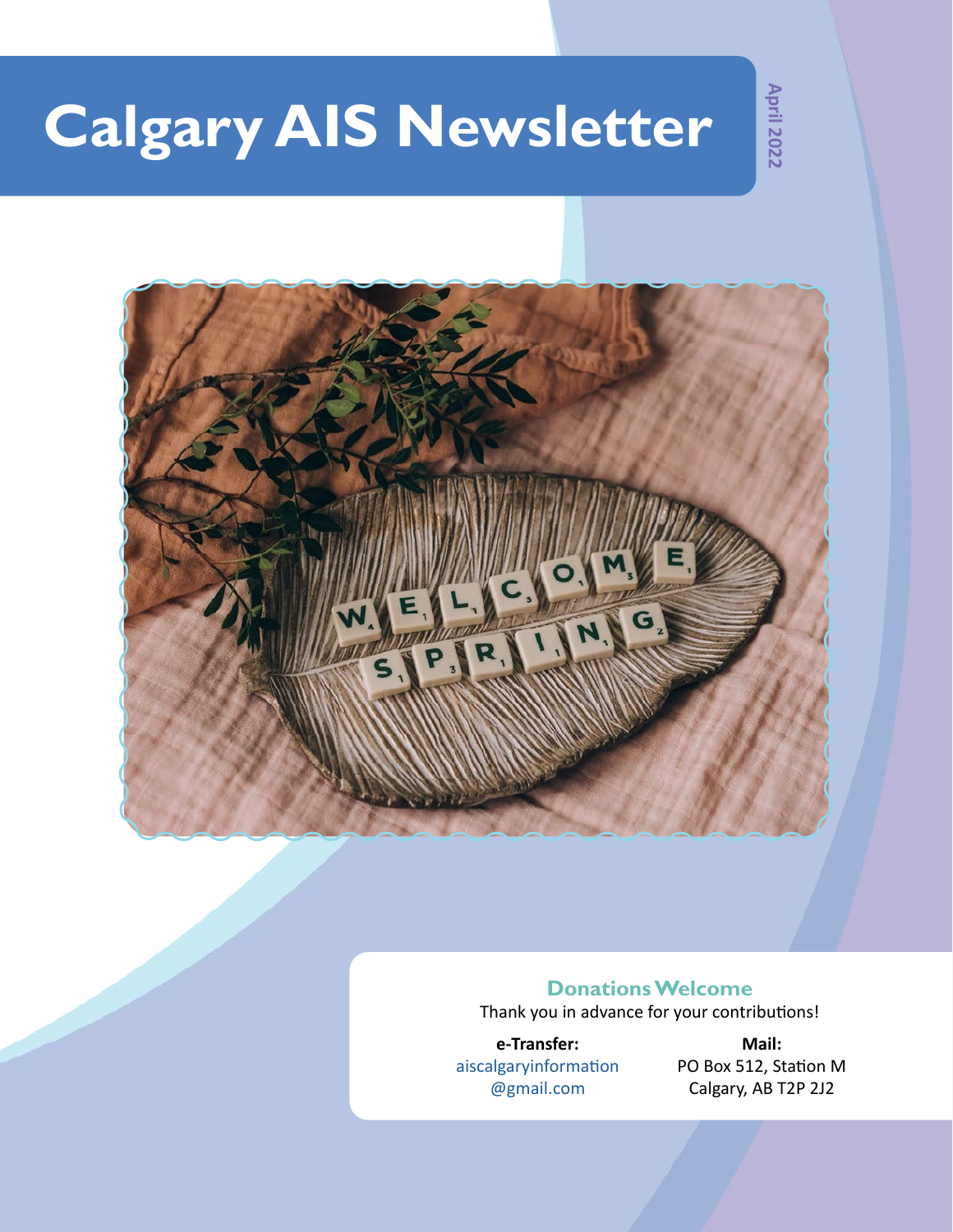# **Calgary AIS Information**

### **Calgary Al-Anon Information Services (AIS) Trusted Servants**

| <b>Name</b> | <b>AIS Calgary Position</b>        | <b>Email Address</b>                |
|-------------|------------------------------------|-------------------------------------|
| Carolyn M.  | Chairperson                        | aiscalgaryinformation@gmail.com     |
| Sally K.    | Alternate Chairperson              | calgaryaltchair@al-anon.ab.ca       |
| Gina G.     | Secretary/Group Records/Archives   | calgarysecretary@al-anon.ab.ca      |
| David P.    | Treasurer                          | calgarytreasurer@al-anon.ab.ca      |
| Cindy M.    | <b>Public Outreach Coordinator</b> | calgarypublicoutreach@al-anon.ab.ca |
| Shellie O.  | <b>Monitoring Coordinator</b>      | aiscalgarymonitoring@gmail.com      |
| Rachelle S. | Alateen Coordinator                | aiscalgaryalateen@gmail.com         |
| Ally C.     | Newsletter Coordinator             | aiscalgarynewsletter@gmail.com      |
| Cathy S.    | <b>Website Coordinator</b>         | calgary website@al-anon.ab.ca       |
| Vacant      | 2022 AA Gratitude Roundup Liaison  |                                     |
| Vacant      | 2022 AA Banff Roundup Liaison      |                                     |

**Does your group have a representative for AIS?**

This group service role is called the **Information Service Representative (ISR)** and is described in the Al-Anon/Alateen Service Manual, 2018-2021 on page 61. There are many benefits to participating in these meetings and staying connected to Calgary AIS; and with virtual meetings every other month, it's easier than ever to attend. We hope you will join us!

### **Upcoming AIS Meeting Dates**

### **7-8pm via Zoom**

June 6, 2022 September 12, 2022 November 7, 2022

Email [aiscalgaryinformation@gmail.com](mailto:aiscalgaryinformation%40gmail.com?subject=) to learn more or to get on the mailing list for the next Agenda and Zoom Access details.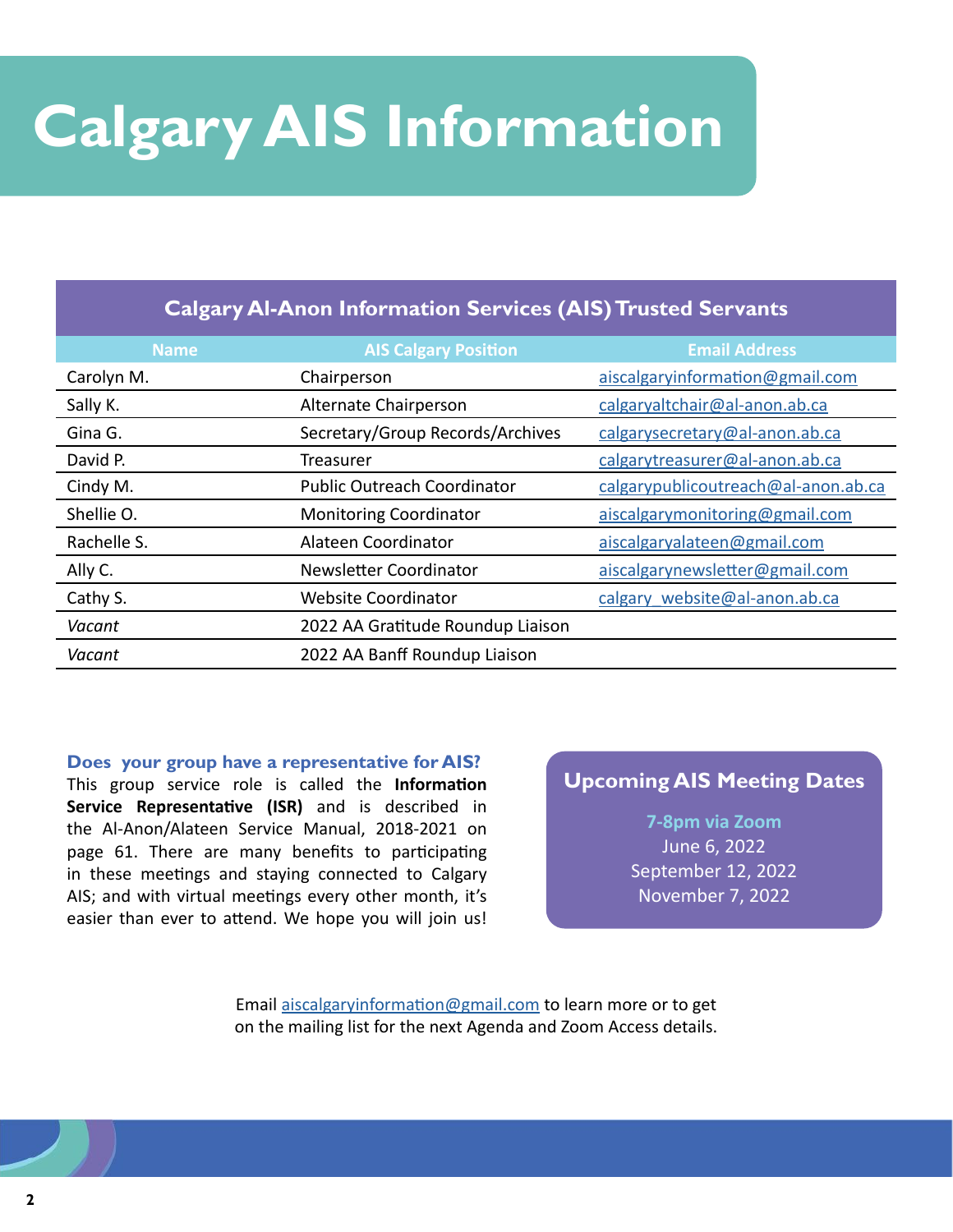| <b>AIS Calgary Phone Monitoring Schedule</b> |                                                               |
|----------------------------------------------|---------------------------------------------------------------|
| <b>Week</b>                                  | <b>Group Name</b>                                             |
| April 18 - 24                                | Spiritual Awakening                                           |
| April 25 - May 1                             | Inner Peace                                                   |
| May 2 - 8                                    | Southwest AFG                                                 |
| May 9 - 15                                   | Living the Legacies                                           |
| May 16 - 22                                  | Calgary Men's AFG                                             |
| May 23 - 29                                  | Finding Our Way Adult Children /<br><b>Sunday Evening AFG</b> |
| May 30 - June 5                              | McKenzie Circle AFG                                           |
| June 6 - 12                                  | <b>Serenity Central</b>                                       |
| June 13 - 19                                 | <b>Chinook Monday Afternoons</b>                              |
| June 20 - 26                                 | West Side / Paths to Recovery                                 |



**Did you know? 75 calls were answered in February and 84 calls answered in March.**

If your monitoring rep or group rep has changed, please send updated contact information to: [aiscalgarymonitoring@gmail.com.](mailto:aiscalgarymonitoring%40gmail.com?subject=)

| AIS Calgary Bank Reconciliation as of March 31, 2022 |  |
|------------------------------------------------------|--|
|                                                      |  |

| <b>Donations</b>              |                      | <b>Disbursements</b>          |                    |                                                          |
|-------------------------------|----------------------|-------------------------------|--------------------|----------------------------------------------------------|
| February 2022:<br>March 2022: | \$310.00<br>\$570.00 | February 2022:<br>March 2022: | \$4.95<br>\$336.75 | <b>Balance per Bank</b><br>March 31, 2021:<br>\$2,303.26 |
| Total:                        | \$880.00             | Total:                        | \$341.70           |                                                          |

**\* New! \* AIS Calgary is now set up to accept donations via e-Transfer!** Please feel free to send your donations to **aiscalgaryinformation@gmail.com** or you can continue to send them via mail to PO Box 512, Station M, Calgary, AB T2P 2J2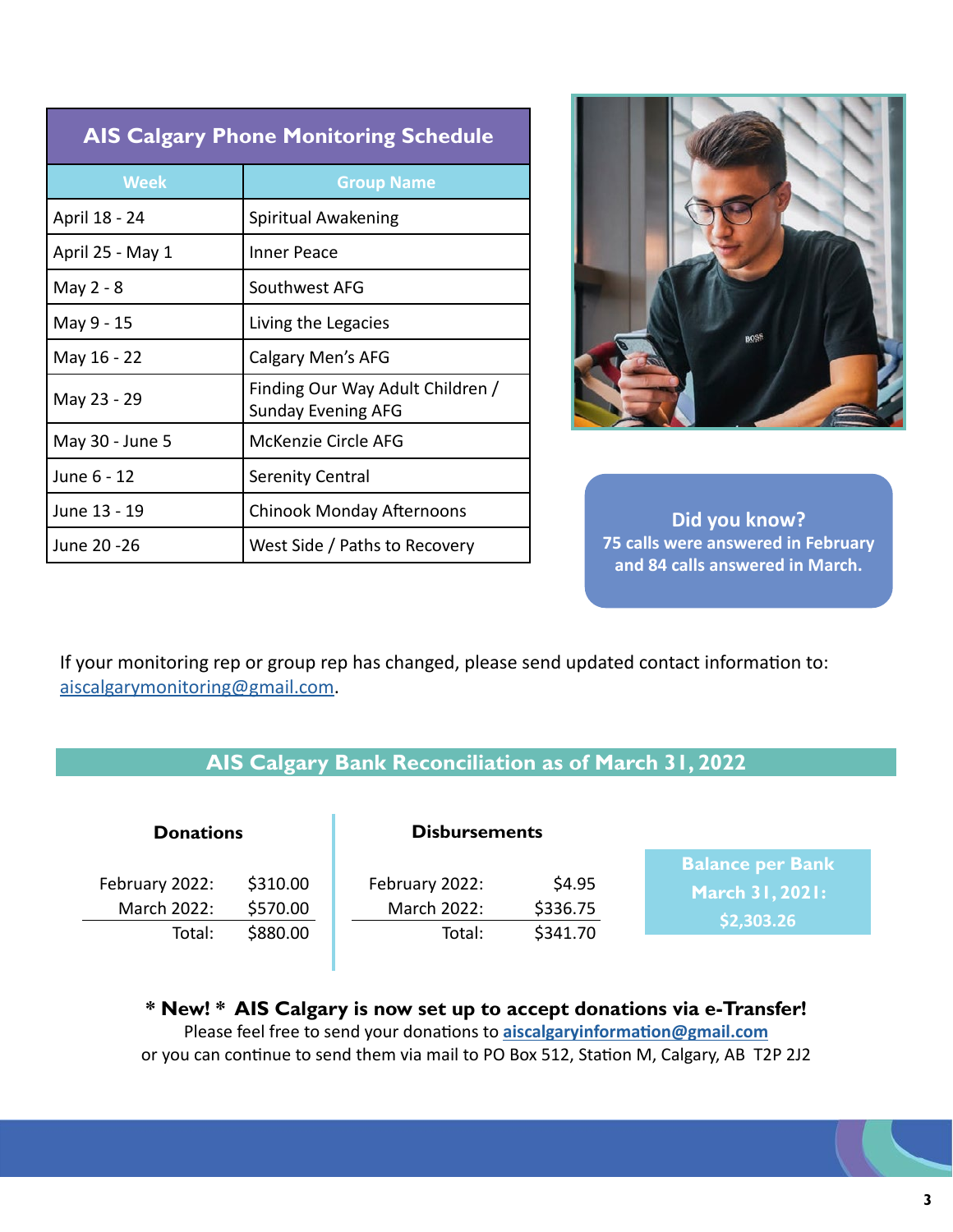

### **District Meetings (Check with DR for Virtual Link)**

The Group Representatives (GRs) and District Reps (DRs) from each District meet once a month.

**District 3 (SE)** - DR is Christina N. Meets the 2nd Wednesday of each month online. 7pm-8:30pm [district03@al-anon.ab.ca](mailto:district03%40al-anon.ab.ca?subject=)

**District 5 (NW)** - DR is vacant Meets the 2nd Thursday of each month at Highwood Lutheran Church, 419 Northmount Dr. NW | 7:30pm [district05@al-anon.ab.ca](mailto:district05%40al-anon.ab.ca?subject=)

**District 4 (SW)** - DR is Carol B. Meets the 2nd Wednesday of each month online. 7pm-8:30pm | No meetings in July/August [district04@al-anon.ab.ca](mailto:district04%40al-anon.ab.ca?subject=)

**District 6 (NE)** - DR is Sheila L. Meets the 2nd Tuesday of each month online. 7:00pm | No meetings in July/August [district06@al-anon.ab.ca](mailto:district06%40al-anon.ab.ca?subject=)



## District 3 & 4 Workshop

### May 7, 2022 In-Person Event

**Woodcliff United Church** 

5010 Spruce Drive SW Calgary AB Fellowship 9:30 am Workshop 10:00 am - 3:00 pm **Fellowship | Speakers | Breakout** 

Bring your own Lunch, Water Bottle or Travel Mug | Coffee, Tea, Water available | Tradition 7 in support of the Workshop Al-Anon Literature Cash Sales Only | Questions Email districtworkshop3and4@gmail.com

Al-Anon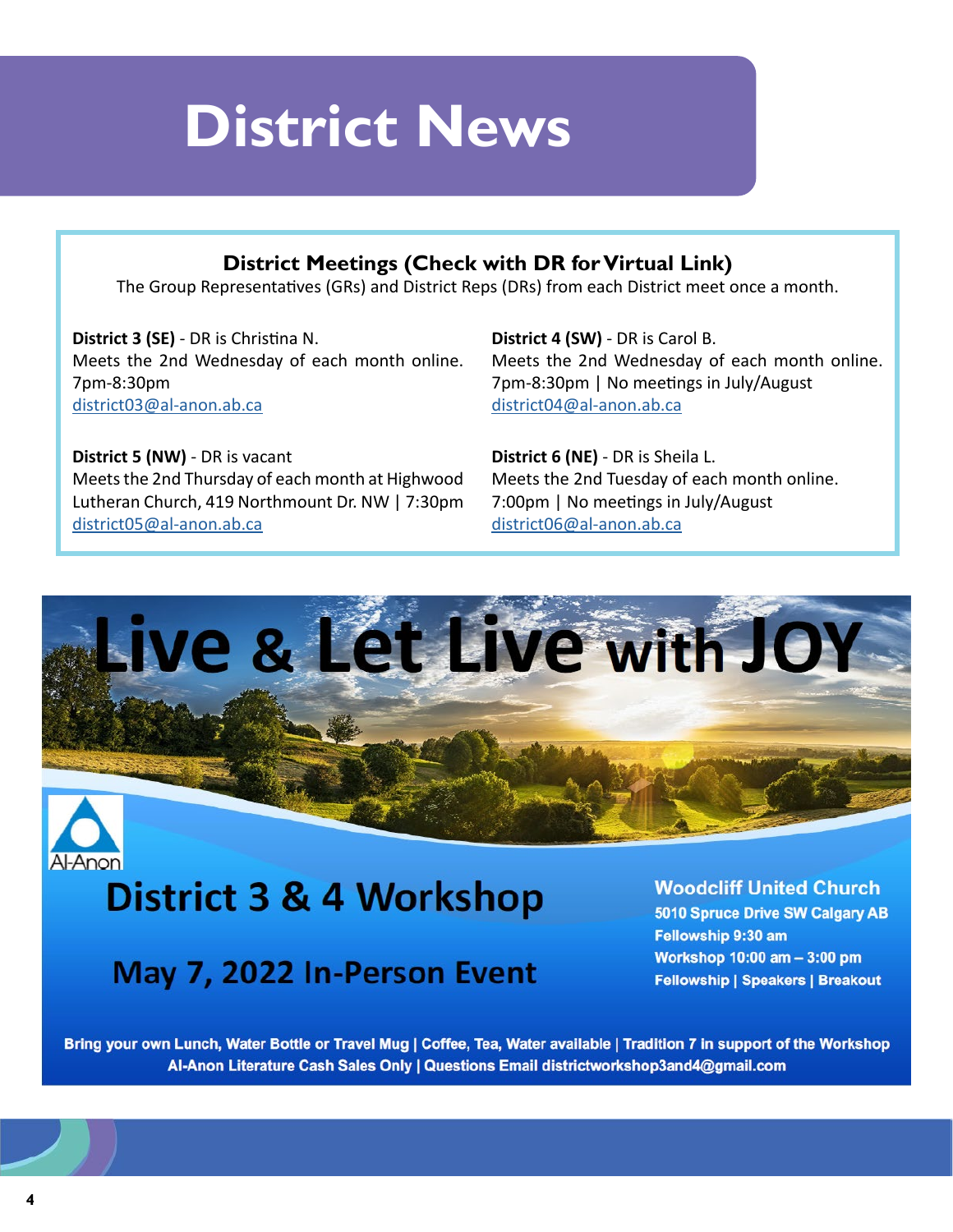### **District Outreach Schedules**



### **District 3 & 4 Outreach**

Rockyview Hospital - 8 month rotation Holy Cross Ambulatory Care Centre Room 5A-103 **Tuesday and Thursday meetings, 8:00 pm.** *Al-Anon participation at AA meeting*

| <b>Date</b> | <b>Chairing Group</b> |
|-------------|-----------------------|
| May         | Pending COVID Update  |
| June        | Pending COVID Update  |

### **District 5 Outreach**

Foothills Hospital Institution Meeting Open AA Meeting Room AGW2, Baker Centre, One floor below the main lobby **Monday and Thursday meetings, 8:00 pm**. *Al-Anon participation at AA meeting*

| <b>Date</b> | <b>Chairing Group</b> |
|-------------|-----------------------|
| May         | Pending COVID Update  |
| June        | Pending COVID Update  |

### **District 6 Outreach**

### Courage to Change Beginners Meeting Peter Lougheed Centre **Monday meetings, 7:00 p.m. New Location: the Auditorium**

Basement, go through door right out of the elevators, turn right, go down hallway and look for Auditorium sign, need to call security to open the doors: (403) 943-4502. Ask security to also open the door by the elevators on 0 level.

| <b>Date</b> | <b>Chairing Group</b>       |
|-------------|-----------------------------|
| April 18    | Let It Begin With Me        |
| April 25    | <b>Finding Our Way</b>      |
| May 2       | Northern Hills Trailblazers |
| May 9       | Let It Begin With Me        |
| May 16      | <b>Finding Our Way</b>      |
| May 23      | Northern Hills Trailblazers |
| May 30      | <b>Finding Our Way</b>      |
| June 6      | Let It Begin With Me        |

### **District 6 Outreach**

Sunrise Rehabilitation Centre 1231-34 Avenue NE **Meetings 1st Thursday of each month, 6:00 pm chaired by a District 6 Group** Suggested that volunteers arrive at 5:45 pm

| <b>Date</b> | <b>Chairing Group</b>       |
|-------------|-----------------------------|
| May 5       | Finding Our Way             |
| June 2      | Let It Begin With Me        |
| July 7      | Northern Hills Trailblazers |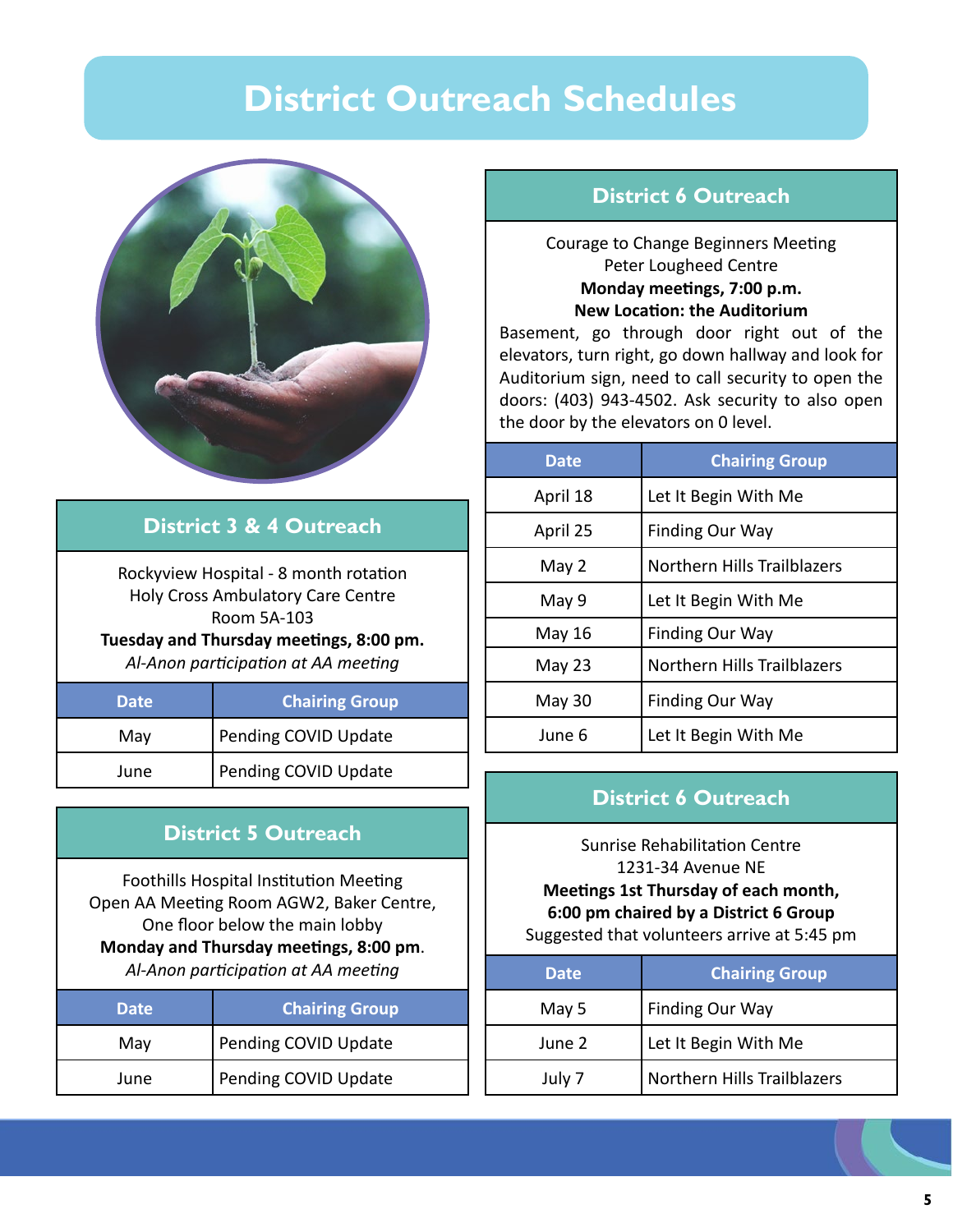### **Other News & Events**

## 39th Annual AA Gratitude



# Roundup

Calgary, AB June 10 to 12, 2022

# **Save The Dates!!!!**

The Calgary Gratitude Roundup will be back live and in-

person this June 10, 11, 12, 2022 at the Glenmore Inn.

Details on a great line up of speakers as well as ticket and registration information will be available soon. Updates will be posted on our website: www.gratituderoundup.com as soon as they are available.

### **ROUNDUP FEATURES**

Fellowship - Speaker Meetings - AA Workshops - Sober Dance -Ice Cream Social - AA Literature Table - AA Archives Display -Al-Anon Literature Table - World's Largest AA Gratitude Globe

Glenmore Inn 2720 Glenmore Trail SE Calgary, AB

Reservations call 403-279-8611, toll free at 1-800-661-3163 or visit www.glenmoreinn.com \*Ask about special rates for Roundup guests

Sponsored by Calgary General Service Committee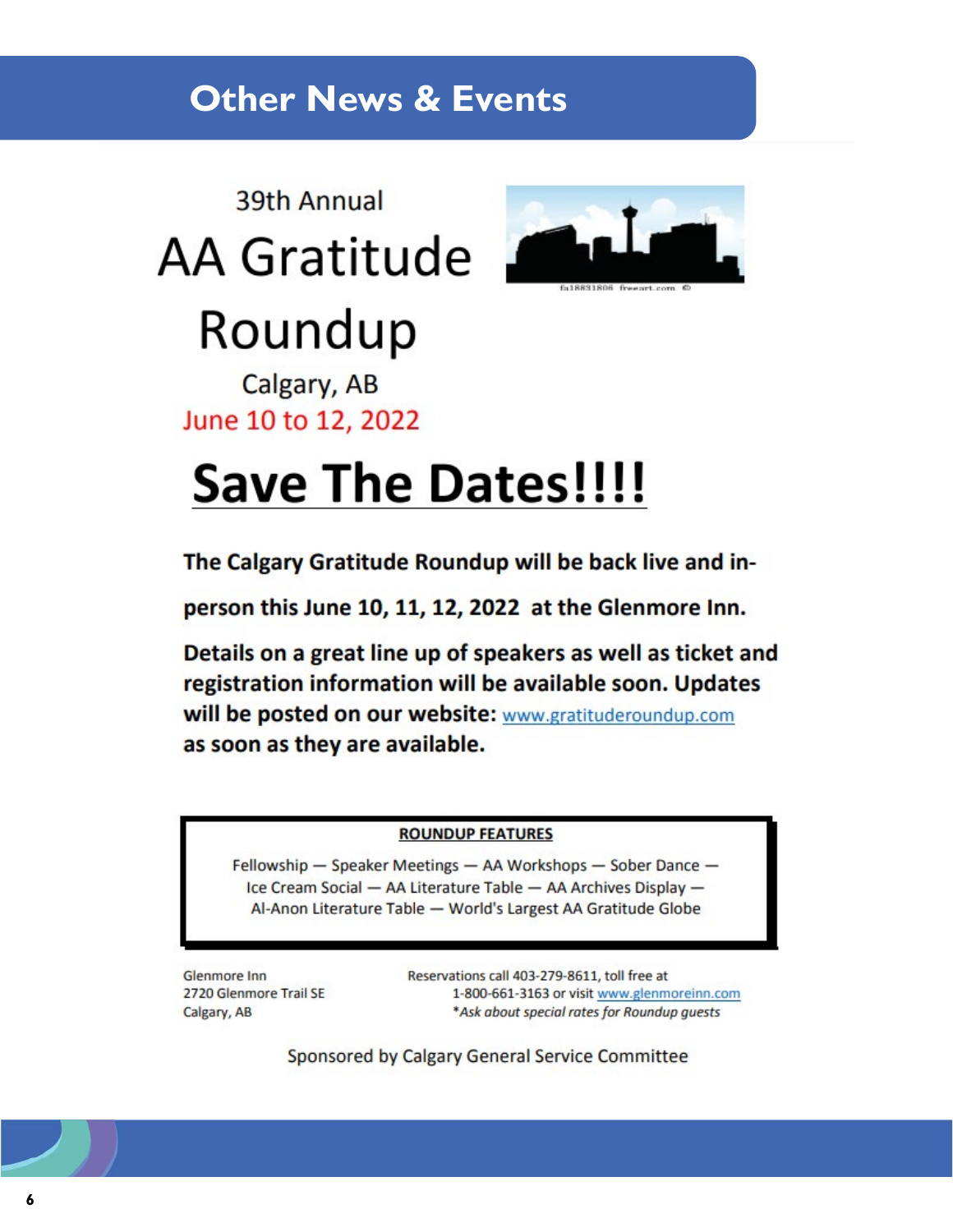### **A Selection from the Forum**

### **Overcoming My Fear of Sharing**

When I first came to Al-Anon, I had the same fears about sharing in meetings that I've since heard other newcomers express: fear of the story getting back to the alcoholic, with disastrous repercussions; fear of sounding overly dramatic or being misunderstood; fear of speaking to a group. But after coming to Al-Anon meetings for a while, I recognized the truth of the Al-Anon closing: "Whatever your problems, there are those among us who have had them, too."

When I share now, I know that other members don't see me as a bizarre or foolish person. They see in me the struggle to find my way out of the chaos in my life. I learned from another member that if something is a big deal inside my head, it's a big enough deal to share about in a meeting.

Overcoming my own fear of sharing did a number of wonderful things for me. Telling those parts of my story that I had kept secret took away their power to

control my actions. I no longer had to spend time and energy avoiding and hiding that part of my past. You might say that sharing my story released those secrets so they can't keep me sick.

By far the biggest lesson I learned from sharing my story was the difference between what is secret (something I believed I could not share) and what is private (something I only share with trusted friends). For example, my personal finances are not secret but private, something the world at large is not privileged to know. By mentally moving certain issues from the "secret never to be shared" category to "private information only shared with trusted friends," I took away their power to control my thoughts and actions.

*By Allen L., Washington*

*The Forum*, April 2022

**Reprinted with permission of The Forum, Al-Anon Family Group Headquarters, Inc., Virginia Beach, VA.**



### **The new Al-Anon/Alateen Service Manual is now available online!**

You can check it out **[HERE](https://al-anon.org/for-members/members-resources/manuals-and-guidelines/service-manual/)** now.

The print version will be available in the bookstore later this summer!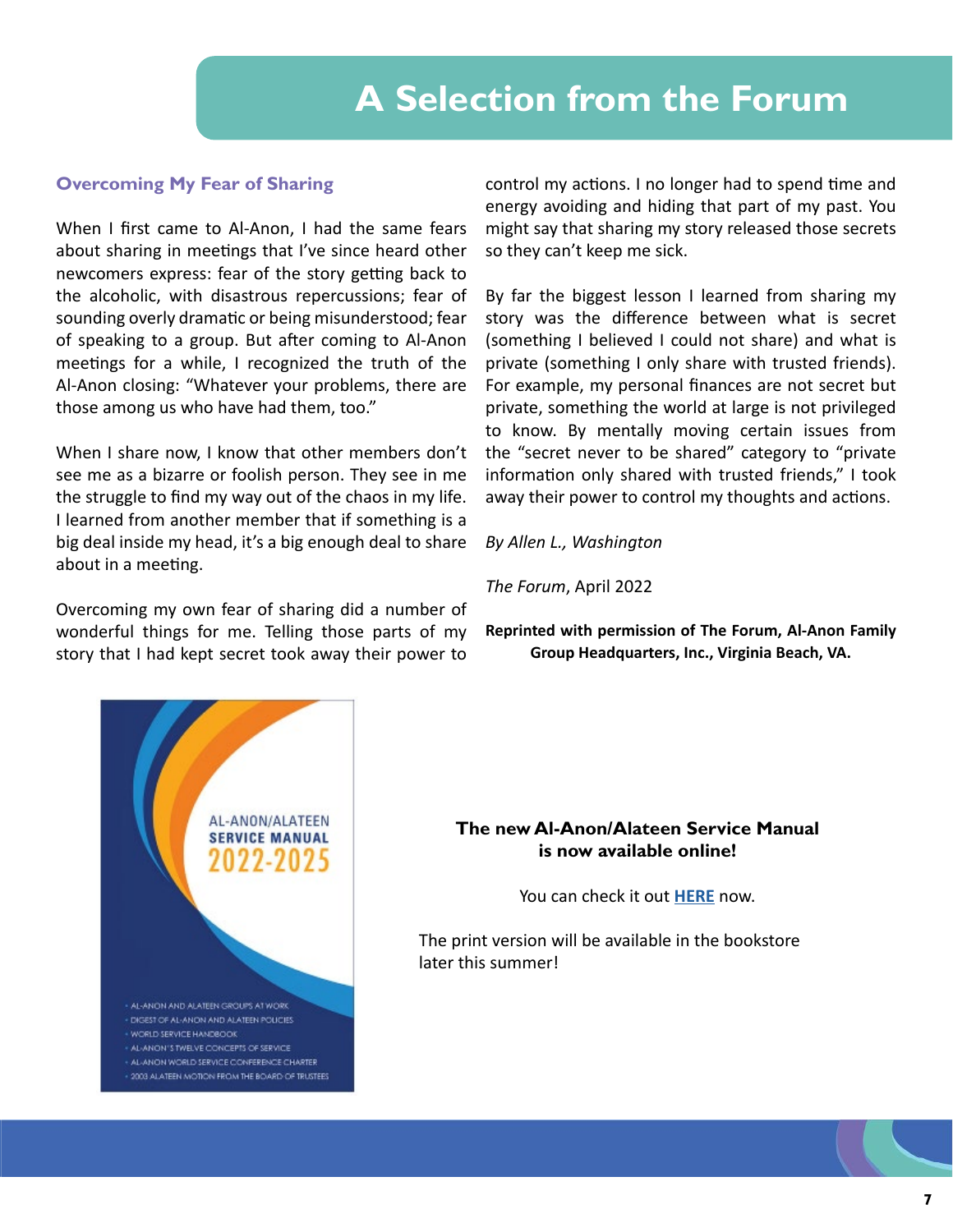## **Literature Distribution Centre**

### **Al-Anon Central Service Office Alberta**

**Placing Literature Orders from your Al-Anon Bookstore (LDC) and Paying by eTransfer**

**If customers want to pay for their order by an e-transfer when ordering online they can select Pay at the Store under payment method. The amount will include shipping if they are not picking up the order at the store. Below are step by step instructions to follow.**

#### Website: [www.al-anonbookstore.ca](http://www.al-anonbookstore.ca)

If you have placed an order in the past log into your account with the email on file and your password. If this is your 1st order please go through the process of setting up an account and picking a password.

Note: If you are ordering literature for your group, please set up the account in the groups name. You can put your personal information in the Shipping Information section if you are not picking up the order from the store.

Do your shopping: picking the items you would like and quantities of each. A donation can be included on the order form or you can add the donation \$'s at the time of payment by e-Transfer.

**Choose: CHECK OUT** when you have completed your order.

Shipping information: Fill in your personal name and address of where you would like the order shipped. Include your phone # in this area if you can for additional reference.

### **Choose: CONTINUE TO SHIPPING**

Shipping method: Choose **Pick up at Store** OR **Canada Post Expedited** if you are having the parcel mailed.

#### **Choose: CONTINUE TO PAYMENT**

Select **Pay at Store** (if you are going to send an e-Transfer to the store for the order amount)

Note: the full amount of the order including the shipping charge.

#### **Choose: COMPLETE ORDER**

To Pay: Close out of Shopify and log into your online banking in order to send an e-Transfer for payment.

eTransfers can be sent to **[order@al-anonbookstore.ca](http://order@al-anonbookstore.ca)**

In the message section of the e-Transfer you can include the name on the order or any other details the store may need to record your payment properly.

(eg. Literature order for ODAT + \$100 donation)

Thank you for paying for orders by this method thereby reducing the service fees our LDC pays.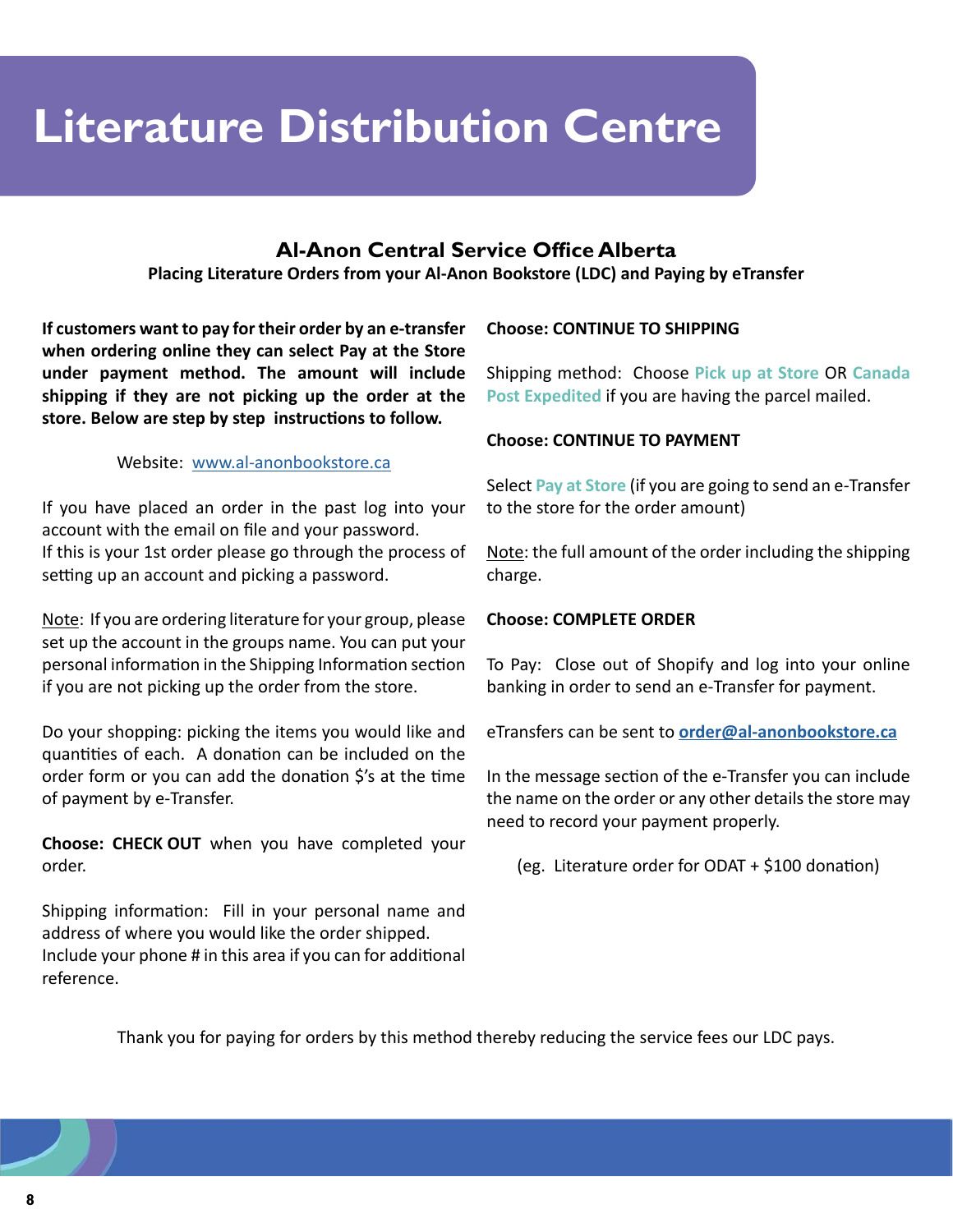## **A Step 12 Opportunity!**

CAL (Conference Approved Literature) is one of the first lifelines many of us use when we start in Al-Anon. We read it and instantly recognize that we are not alone in the struggles we face, and find hope between meetings.

Making sure that Al-Anon books are always available is crucial. There is a Literature Distribution Centre (LDC) serving our Area located in Calgary. It sends orders to groups and members throughout Alberta, N.W.T and parts of British Columbia.

To keep things running smoothly, a committee of volunteers meet monthly to receive updates from the Office Manager and discuss operations. The committee welcomes Wendy L. as the new Chairperson for this term, and currently has openings for others who enjoy service. Meetings are held monthly online via Zoom.

Says one member, "Serving on this board is a new experience for me, as I learn about yet another important service Al-Anon provides to its members. I can put my business background to good use helping make decisions about the LDC operations."

We are currently seeking volunteers to fill the positions of Alternate Chairperson and Treasurer.

### **Alternate Chairperson**

- Fulfill the duties of the Chairperson in the Chairperson's absence or upon request.
- Fulfill the duties of the Secretary in the Secretary's absence.
- Update the Society Register of Members as necessary

### **Treasurer**

- Provide support and assistance to the Office Manager when necessary
- Ability to review basic financial statements for accuracy and make recommendations regarding financial status
- Basic bookkeeping/accounting knowledge necessary
- Experience with Sage, Excel and Power Point an asset

If you have a desire to learn about our Al-Anon bookstore and help deliver Al-Anon's important message to others through CAL, please contact Wendy at [acsoa@al-anon.ab.ca](mailto:acsoa%40al-anon.ab.ca%20?subject=) for more details.

*Together We Can Make It!*